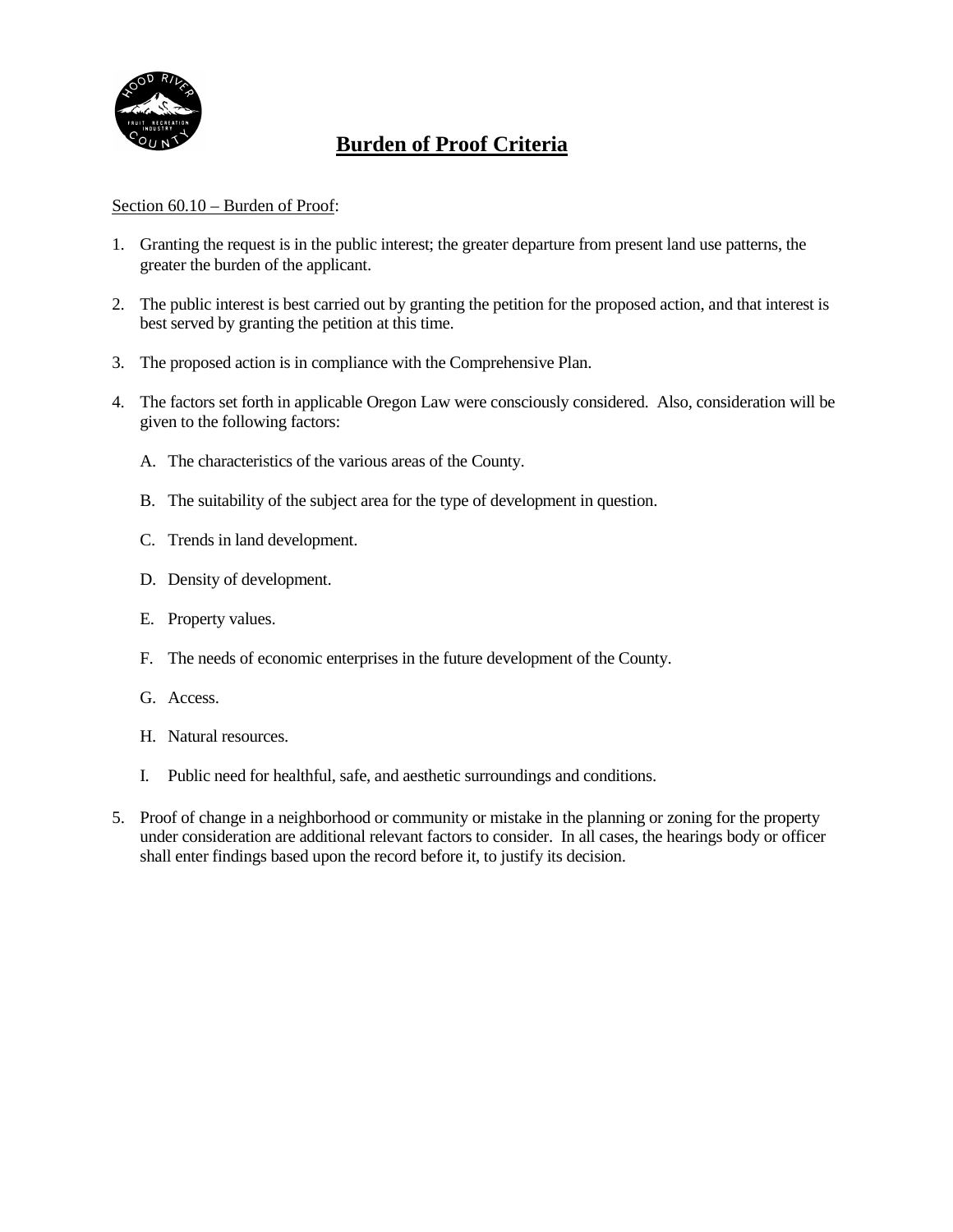|                                                                                                                                                                                                                                                    | <b>ADMINISTRATIVE LAND USE APPLICATION</b>                                                                                                                                                                                                                                                                                                                                                                             |                                                                                                                                                                                           |                                                                      |                                                                                     |  |  |  |
|----------------------------------------------------------------------------------------------------------------------------------------------------------------------------------------------------------------------------------------------------|------------------------------------------------------------------------------------------------------------------------------------------------------------------------------------------------------------------------------------------------------------------------------------------------------------------------------------------------------------------------------------------------------------------------|-------------------------------------------------------------------------------------------------------------------------------------------------------------------------------------------|----------------------------------------------------------------------|-------------------------------------------------------------------------------------|--|--|--|
|                                                                                                                                                                                                                                                    | <b>HOOD RIVER COUNTY</b><br><b>COMMUNITY DEVELOPMENT</b>                                                                                                                                                                                                                                                                                                                                                               |                                                                                                                                                                                           |                                                                      | <b>PLANNING</b>                                                                     |  |  |  |
|                                                                                                                                                                                                                                                    | 601 State Street                                                                                                                                                                                                                                                                                                                                                                                                       |                                                                                                                                                                                           |                                                                      |                                                                                     |  |  |  |
|                                                                                                                                                                                                                                                    | Hood River, OR 97031<br>PHONE 541-387-6840                                                                                                                                                                                                                                                                                                                                                                             |                                                                                                                                                                                           | File No.:                                                            |                                                                                     |  |  |  |
|                                                                                                                                                                                                                                                    | FAX 541-387-6873                                                                                                                                                                                                                                                                                                                                                                                                       |                                                                                                                                                                                           | Date received:                                                       |                                                                                     |  |  |  |
|                                                                                                                                                                                                                                                    |                                                                                                                                                                                                                                                                                                                                                                                                                        | plan.dept@co.hood-river.or.us                                                                                                                                                             |                                                                      | Date issued:<br>Application Review Fee \$                                           |  |  |  |
|                                                                                                                                                                                                                                                    |                                                                                                                                                                                                                                                                                                                                                                                                                        |                                                                                                                                                                                           |                                                                      |                                                                                     |  |  |  |
| <b>TYPE OF LAND USE PERMIT:</b>                                                                                                                                                                                                                    |                                                                                                                                                                                                                                                                                                                                                                                                                        |                                                                                                                                                                                           |                                                                      |                                                                                     |  |  |  |
| <b>Dwellings:</b>                                                                                                                                                                                                                                  | <b>Conditional Use:</b>                                                                                                                                                                                                                                                                                                                                                                                                |                                                                                                                                                                                           |                                                                      |                                                                                     |  |  |  |
| Farm Operator Dwelling<br>Income __Acreage                                                                                                                                                                                                         | $\Box$ Non- Farm Dwelling                                                                                                                                                                                                                                                                                                                                                                                              | Dependent Relative Dwelling                                                                                                                                                               | Plan and Zone Change<br>□ Planned Unit Development                   |                                                                                     |  |  |  |
| $\Box$ Relative Farm Dwelling                                                                                                                                                                                                                      | $\Box$ Home Occupation                                                                                                                                                                                                                                                                                                                                                                                                 |                                                                                                                                                                                           | ∟Zone Boundary Adjustment                                            |                                                                                     |  |  |  |
| □ Accessory Farm Dwelling                                                                                                                                                                                                                          | $\Box$ Bed and Breakfast                                                                                                                                                                                                                                                                                                                                                                                               |                                                                                                                                                                                           |                                                                      | $\Box$ Comprehensive Plan Amendment                                                 |  |  |  |
| $\square$ Farm Lot of Record<br>$\Box$ Forest Template Dwelling                                                                                                                                                                                    | Other:                                                                                                                                                                                                                                                                                                                                                                                                                 |                                                                                                                                                                                           |                                                                      |                                                                                     |  |  |  |
| $\square$ Forest Large Tract Dwelling                                                                                                                                                                                                              | $\square$ Variance                                                                                                                                                                                                                                                                                                                                                                                                     |                                                                                                                                                                                           |                                                                      |                                                                                     |  |  |  |
| $\square$ Forest Lot of Record                                                                                                                                                                                                                     | $\square$ Subdivision                                                                                                                                                                                                                                                                                                                                                                                                  |                                                                                                                                                                                           |                                                                      |                                                                                     |  |  |  |
| <b>SITE INFORMATION:</b>                                                                                                                                                                                                                           |                                                                                                                                                                                                                                                                                                                                                                                                                        |                                                                                                                                                                                           |                                                                      |                                                                                     |  |  |  |
| Township:<br>Range:                                                                                                                                                                                                                                | Section:                                                                                                                                                                                                                                                                                                                                                                                                               | Tax Lot:                                                                                                                                                                                  | Parcel size: ______<br>ac.                                           | Zoning:                                                                             |  |  |  |
| Site Address:                                                                                                                                                                                                                                      |                                                                                                                                                                                                                                                                                                                                                                                                                        |                                                                                                                                                                                           | City:                                                                |                                                                                     |  |  |  |
| <b>Filing fee</b>                                                                                                                                                                                                                                  | <b>APPLICATION CHECKLIST:</b><br>Unless otherwise noted, the following information is required as part of a complete application:<br><b>Completed application form</b><br><b>Project description</b><br>Applicant's & ALL property owners' signatures<br>Site Plan - per attached example<br>Only applications with the required information can be processed. Obtain a copy of the criteria and the questionnaire for |                                                                                                                                                                                           |                                                                      | Applicable criteria form / questionaire<br>Supporting documents (farm income, etc.) |  |  |  |
| your application type. The pertinent Hood River County Zoning Ordinance sections may be obtained from Hood River County<br>Pursuant to Oregon Revised Statutes Chapter 215, Section 427, this department has 30 days to review the application for | Community Development or on-line through the county website at www.co.hood-river.or.us<br>completeness and notify the applicant of any deficiencies.                                                                                                                                                                                                                                                                   |                                                                                                                                                                                           |                                                                      |                                                                                     |  |  |  |
| SIGNATURES: All Owners must sign                                                                                                                                                                                                                   |                                                                                                                                                                                                                                                                                                                                                                                                                        |                                                                                                                                                                                           | (Corporate or LLC owned parcels require authorized signatures)       |                                                                                     |  |  |  |
| <b>Owner Name:</b>                                                                                                                                                                                                                                 |                                                                                                                                                                                                                                                                                                                                                                                                                        | <b>Owner Name:</b>                                                                                                                                                                        |                                                                      |                                                                                     |  |  |  |
| Signature req'd                                                                                                                                                                                                                                    |                                                                                                                                                                                                                                                                                                                                                                                                                        | Signature req'd                                                                                                                                                                           |                                                                      |                                                                                     |  |  |  |
| <b>Mailing Address:</b>                                                                                                                                                                                                                            |                                                                                                                                                                                                                                                                                                                                                                                                                        | <b>Mailing Address:</b>                                                                                                                                                                   |                                                                      |                                                                                     |  |  |  |
| City:<br>State:                                                                                                                                                                                                                                    | Zip:                                                                                                                                                                                                                                                                                                                                                                                                                   | City:                                                                                                                                                                                     | State:                                                               | Zip:                                                                                |  |  |  |
| Phone:<br>E-mail:                                                                                                                                                                                                                                  |                                                                                                                                                                                                                                                                                                                                                                                                                        | Phone:                                                                                                                                                                                    | E-mail:                                                              |                                                                                     |  |  |  |
| Applicant if other than owner:<br>Signature req'd                                                                                                                                                                                                  |                                                                                                                                                                                                                                                                                                                                                                                                                        | By signing, I acknowledge that the information provided in this<br>application is accurate to the best of my knowledge.<br>Signature of the property owner(s) indicates that the property |                                                                      |                                                                                     |  |  |  |
| <b>Mailing Address:</b>                                                                                                                                                                                                                            |                                                                                                                                                                                                                                                                                                                                                                                                                        |                                                                                                                                                                                           | owners(s) is/are aware that an application is being made on the      |                                                                                     |  |  |  |
| City:<br>State:                                                                                                                                                                                                                                    | Zip:                                                                                                                                                                                                                                                                                                                                                                                                                   |                                                                                                                                                                                           | subject property. Signature of the property owner(s) also authorizes |                                                                                     |  |  |  |
| Phone:<br>E-mail:                                                                                                                                                                                                                                  |                                                                                                                                                                                                                                                                                                                                                                                                                        | evaluate the application.                                                                                                                                                                 | the County planning staff reasonable access to the site in order to  |                                                                                     |  |  |  |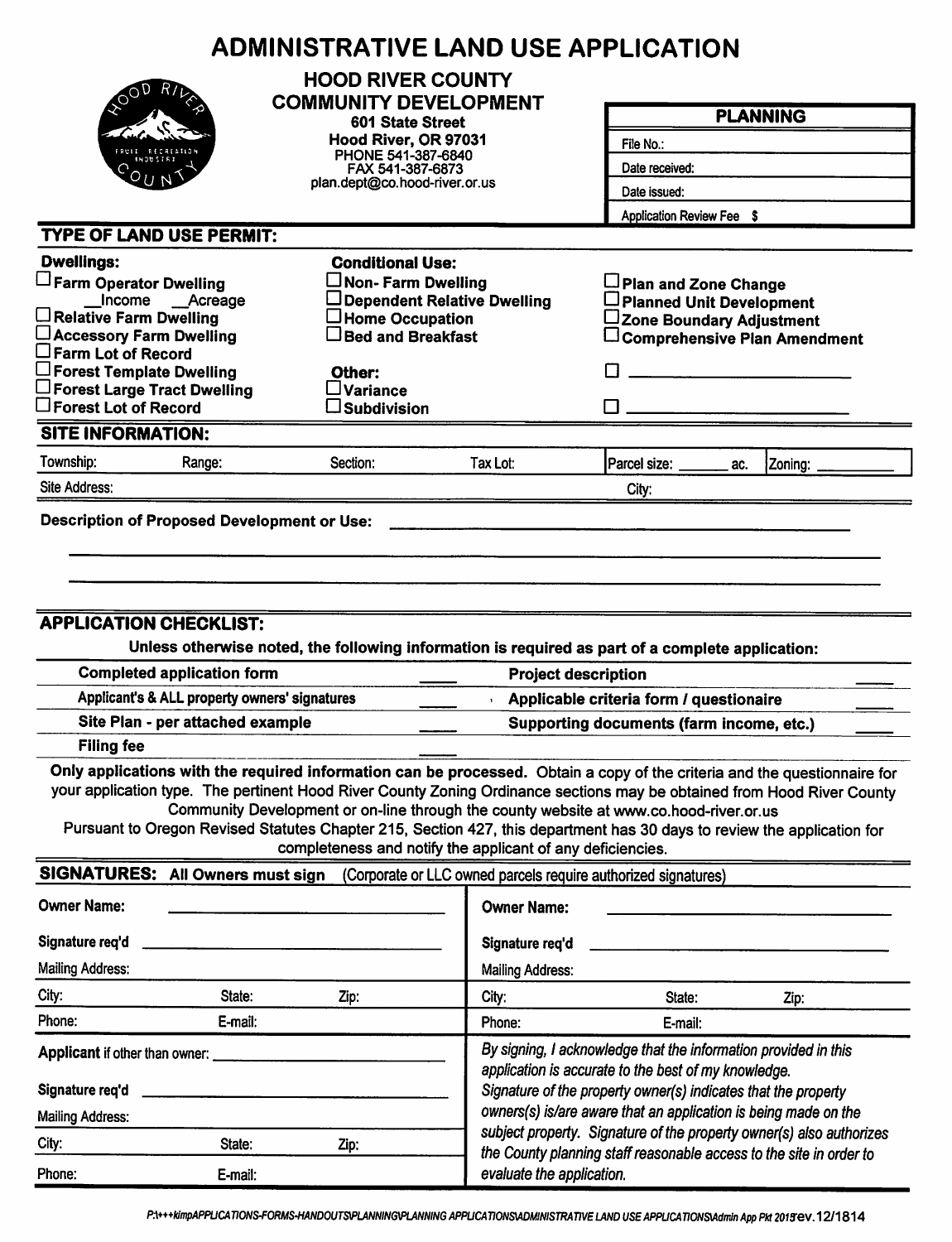## **SITE PLAN:**

A site plan, drawn TO SCALE in black ink at a maximum scale of 1 inch = 100 feet, must be included with your submitted application. Please do not use highlighter, colors, or photgraphs/aerial photos since they are not easily reproducible. Site plans should be drawn on paper NO LARGER THAN 11"x17".

If the parcel is large, planning staff suggests that you submit a detail site plan that shows only the portions of the parcel affected by the proposed development, together with a vicinity plan showing the overall site. If this option is pursued, please show at least two property lines and enough of the parcel or some adjacent features, such as roads, so that the planner and other viewers can locate the proposed development on the vicinity map.

Much of the required information may be obtained from the Hood River County webmap at www.co.hood-river.or.us under "County Maps"

#### MINIMUM SITE PLAN INFORMATION REQUIREMENTS:

Please Note: Although most site plans can be drawn by the person making application, you may wish to hire a professional to prepare your site plan if your proposal is complex or the site is challenging. Site plans allow the planner and other interested parties to clearly understand the nature of the proposal and its relationship to the parcel. as well as surrounding parcels of land. Submitted site plans are considered legally binding documents. It is the responsibility of the applicant to know and accurately identify the subject parcel's property lines, as well as the location of any easements or rights-of-way.

- $\Rightarrow$  Property Information address and map and tax lot.
- $\Rightarrow$  Property owner and applicant name.
- $\Rightarrow$  Scale and north arrow.
- $\Rightarrow$  Boundaries of parcel with dimensions.
- $\Rightarrow$  Location, labeling, and size of existing and proposed buildings and structures.
- Setback distance of proposed buildings and structures from property lines, roads, other structures, streams, ponds, & wetlands.
- $\Rightarrow$  Location and width of access roads, driveways, turnouts, turnarounds, and parking areas.
- $\Rightarrow$  Location of utility services, including approved septic drainfields, and replacement field.
- $\Rightarrow$  All easements (access, utility, irrigation, etc.).
- $\Rightarrow$  Significant slope or terrain features.
- → Vegetation type.
- $\Rightarrow$  Portion of property in farm or forest use.
- $\Rightarrow$  Vicinity map (if needed to augment your site plan).

Site plans not drawn to scale or failing to include the required information will not be accepted. See the sample site plan provided.

Using a piece of graph paper, such as that included within this application form, may be the simplest way to draw your plan to scale!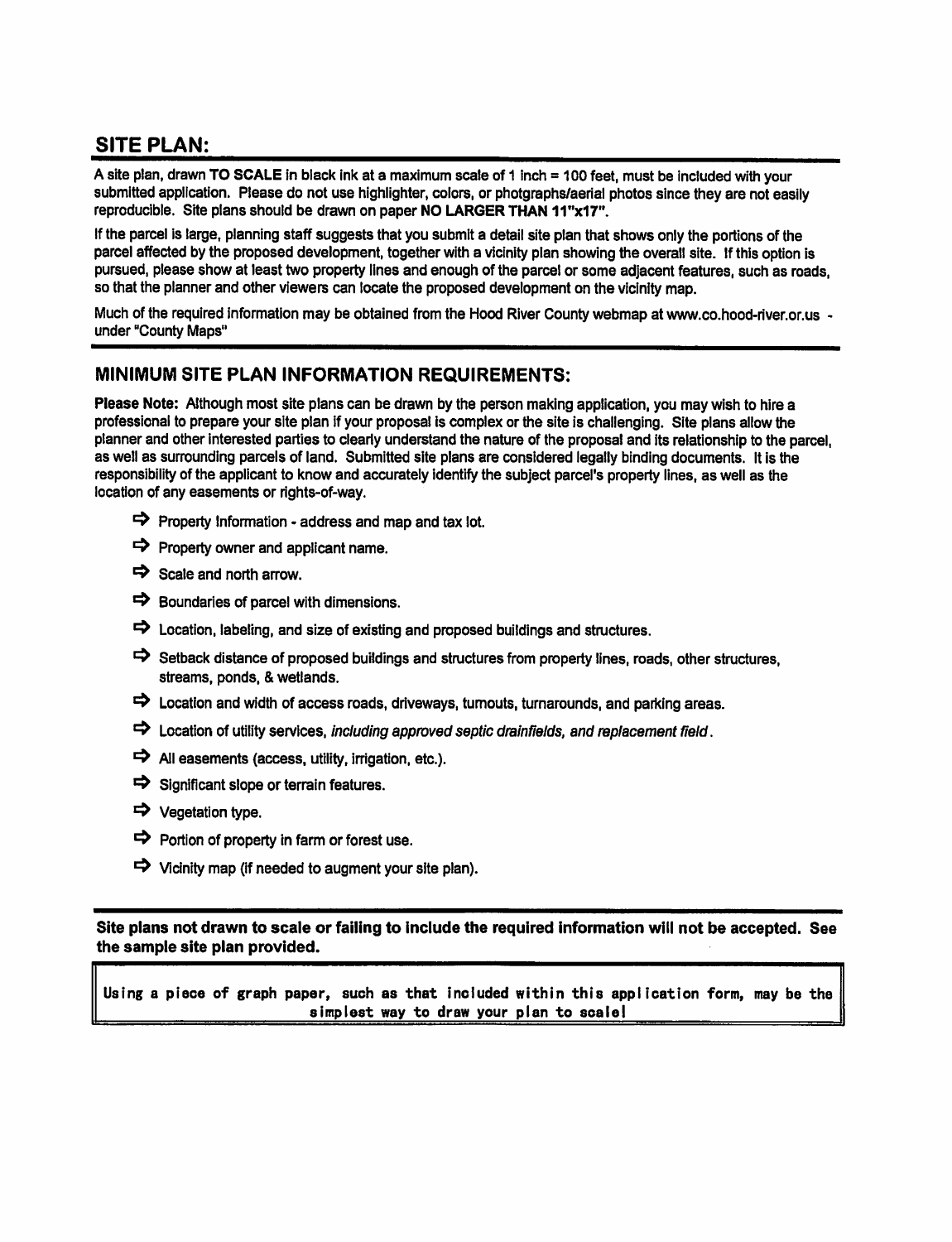#### **SITE PLAN EXAMPLE**



- ☑ Property Information.
- ☑ Scale and north arrow.
- ☑ Boundaries of parcel with dimensions.
- ☑ Existing and proposed structures.
- ☑ Setback distances of proposed buildings.
- ☑ Access roads, driveways, turnarounds, & parking.
- $\boxtimes$  Location of utilities, septic drainfields.
- $\boxtimes$  All easements (access, utility, irrigation, etc.).
- ☑ Significant slope or terrain features.
- ☑ Vegetation type.
- 図 Portion of property in farm or forest use.
- 图 Vicinity map (if needed to augment your site plan).